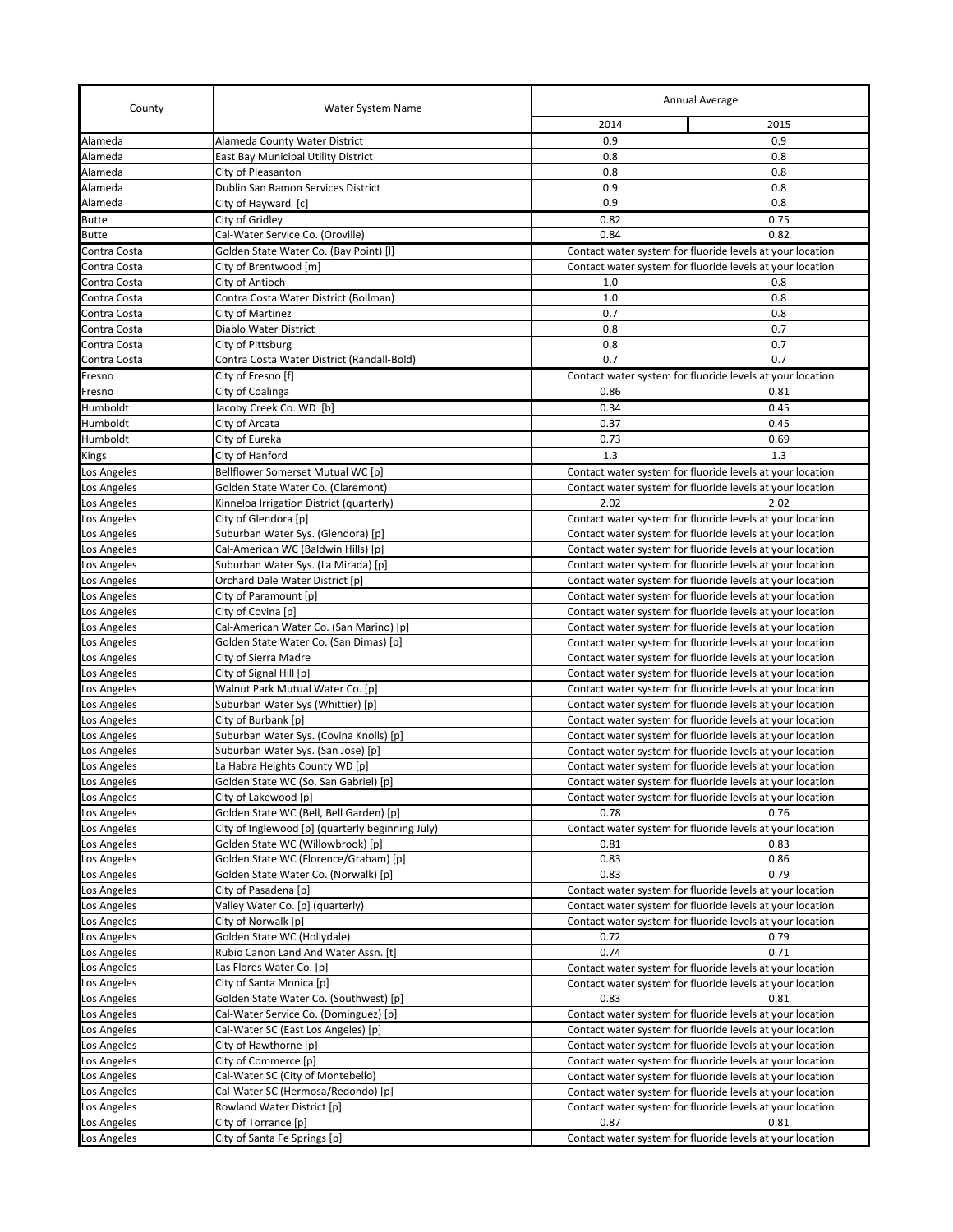| 0.79<br>0.88<br>Los Angeles<br>City of Long Beach<br>0.91<br>0.93<br>Los Angeles<br>City of Lomita [o]<br>0.62<br>0.74<br>City of Los Angeles (LADWP)<br>Los Angeles<br>0.81<br>0.81<br>Los Angeles<br>City of Beverly Hills<br>Liberty Utilities (Lynwood/Rancho Dominguez) [p]<br>0.96<br>0.91<br>Los Angeles<br>Liberty Utilities (Norwalk/Bellflower)<br>0.98<br>0.90<br>Los Angeles<br>0.86<br>Cal-Water Service Co. (Palos Verdes) [o]<br>0.81<br>Los Angeles<br>0.9<br>Marin Municipal Water District<br>0.9<br>Marin<br>0.06<br>0.06<br>Merced<br>City of Los Banos<br>Merced<br>0.83<br>0.83<br>City of Merced<br>City of American Canyon [n]<br>Contact water system for fluoride levels at your location<br>Napa<br>City of Newport Beach [p]<br>Contact water system for fluoride levels at your location<br>Orange<br>Laguna Beach County Water District [o]<br>0.91<br>0.93<br>Orange<br>0.91<br>0.93<br>South Coast Water Dist. (South Coast) [o]<br>Orange<br>South Coast WD (Capistrano Beach) [o]<br>0.91<br>0.93<br>Orange<br>Joint Regional Water Supply Sys. [0]<br>0.91<br>0.93<br>Orange<br>0.91<br>Moulton Niguel Water District [o]<br>0.93<br>Orange<br>El Toro Water District [o]<br>0.91<br>0.93<br>Orange<br>0.91<br>East Orange County WD (Wholesale Zone) [o]<br>0.93<br>Orange<br>0.91<br>Santa Margarita Water District [o]<br>0.93<br>Orange<br>Knott's Berry Farm [p]<br>Contact water system for fluoride levels at your location<br>Orange<br>City of Anaheim [p]<br>Contact water system for fluoride levels at your location<br>Orange<br>City of Brea [p]<br>Contact water system for fluoride levels at your location<br>Orange<br>City of Buena Park [p]<br>Contact water system for fluoride levels at your location<br>Orange<br>Mesa WD [p] (Name change)<br>Contact water system for fluoride levels at your location<br>Orange<br>City of Fullerton [p]<br>Contact water system for fluoride levels at your location<br>Orange<br>City of La Habra [p]<br>Contact water system for fluoride levels at your location<br>Orange<br>Golden State Water Co. (West Orange-Cypress) [p]<br>Contact water system for fluoride levels at your location<br>Orange<br>City of Orange [p]<br>Contact water system for fluoride levels at your location<br>Orange<br>City of San Juan Capistrano [p]<br>Contact water system for fluoride levels at your location<br>Orange<br>Golden State Water Co. (Placentia) [p]<br>Contact water system for fluoride levels at your location<br>Orange<br>City of San Clemente [p]<br>Orange<br>Contact water system for fluoride levels at your location<br>Yorba Linda Water District [p]<br>Contact water system for fluoride levels at your location<br>Orange<br>City of Santa Ana [p]<br>Orange<br>Contact water system for fluoride levels at your location<br>City of Seal Beach [p]<br>Orange<br>Contact water system for fluoride levels at your location<br>City of Tustin [p]<br>Contact water system for fluoride levels at your location<br>Orange<br>Golden State WC (Cowan Heights) [p]<br>Contact water system for fluoride levels at your location<br>Orange<br>City of Garden Grove [p]<br>Contact water system for fluoride levels at your location<br>Orange<br>City of Westminster [p]<br>Orange<br>Contact water system for fluoride levels at your location<br>East Orange County WD (Retail Zone) [p]<br>Contact water system for fluoride levels at your location<br>Orange<br>Golden State Water Co. (Yorba Linda) [p]<br>Contact water system for fluoride levels at your location<br>Orange<br>Irvine Ranch Water District [p]<br>Contact water system for fluoride levels at your location<br>Orange<br>Trabuco Canyon Water District [p]<br>Contact water system for fluoride levels at your location<br>Orange<br>Orange<br>City of La Palma [p]<br>Contact water system for fluoride levels at your location<br>Orange<br>City of Huntington Beach<br>0.89<br>0.83<br>0.90<br>0.81<br>Orange<br>City of Fountain Valley<br>Placer CWA - (Bianchi Estates) [v]<br>0.76<br>Placer<br>0.77<br>Placer<br>Cal-American Water Co. (West Placer) [v]<br>0.75<br>0.69<br>0.76<br>Placer<br>City of Roseville - West Train<br>City of Perris [q]<br>0.00<br>0.00<br>Riverside<br>Riverside<br>Western MWD - Murrieta Division [r]<br>0.58<br>0.57<br>0.67<br>Riverside<br>0.73<br>Western MWD [o]<br>Western MWD (ID A - Rainbow) [0]<br>0.74<br>0.75<br>Riverside<br>Riverside<br>0.00<br>Indio Water Authority<br>0.00<br>Sacramento County WA (Laguna/Vineyard) [e]<br>Contact water system for fluoride levels at your location<br>Sacramento<br>Sacramento County WA (Mather-Sunrise {e}<br>Sacramento<br>0.84<br>0.82<br>0.82<br>0.84<br>Sacramento County WA (Arden Park Vista) {e}<br>Sacramento<br>$\mathbf{1}$<br>0.9<br>Sacramento Suburban Water District -<br>Sacramento<br>$0.91*$<br>$0.84*$<br>Cal-American Water Co. (Suburban)<br>Sacramento<br>Cal-American Water Co. (Parkway)<br>0.85<br>0.88<br>Sacramento<br>0.83<br>0.73<br>City of Sacramento<br>Sacramento<br>$0.91*$<br>Cal-American Water Co. (Rosemont)<br>$0.84*$<br>Sacramento<br>Sacramento<br>Cal-American Water Co. (Arden)<br>0.86<br>0.88<br><b>Redlands MUD</b><br>0.64<br>0.64<br>San Bernardino<br>TP Plant: 0.6, Skinner TP: 0.7, Weese<br>Vallecitos Water District [o]<br>TO Plant: 0.7, Skinner TP: 0.8,<br>TP: Not added Carlsbad Desal: 0.8, | Los Angeles | Foothill Municipal Water District [o] | 0.91                | 0.93          |
|--------------------------------------------------------------------------------------------------------------------------------------------------------------------------------------------------------------------------------------------------------------------------------------------------------------------------------------------------------------------------------------------------------------------------------------------------------------------------------------------------------------------------------------------------------------------------------------------------------------------------------------------------------------------------------------------------------------------------------------------------------------------------------------------------------------------------------------------------------------------------------------------------------------------------------------------------------------------------------------------------------------------------------------------------------------------------------------------------------------------------------------------------------------------------------------------------------------------------------------------------------------------------------------------------------------------------------------------------------------------------------------------------------------------------------------------------------------------------------------------------------------------------------------------------------------------------------------------------------------------------------------------------------------------------------------------------------------------------------------------------------------------------------------------------------------------------------------------------------------------------------------------------------------------------------------------------------------------------------------------------------------------------------------------------------------------------------------------------------------------------------------------------------------------------------------------------------------------------------------------------------------------------------------------------------------------------------------------------------------------------------------------------------------------------------------------------------------------------------------------------------------------------------------------------------------------------------------------------------------------------------------------------------------------------------------------------------------------------------------------------------------------------------------------------------------------------------------------------------------------------------------------------------------------------------------------------------------------------------------------------------------------------------------------------------------------------------------------------------------------------------------------------------------------------------------------------------------------------------------------------------------------------------------------------------------------------------------------------------------------------------------------------------------------------------------------------------------------------------------------------------------------------------------------------------------------------------------------------------------------------------------------------------------------------------------------------------------------------------------------------------------------------------------------------------------------------------------------------------------------------------------------------------------------------------------------------------------------------------------------------------------------------------------------------------------------------------------------------------------------------------------------------------------------------------------------------------------------------------------------------------------------------------------------------------------------------------------------------------------------------------------------------------------------------------------------------------------------------------------------------------------------------------------------------------------------------------------------------------------------------------------------------------------------------------------------------------------------------------------------------------------------------------------------------------------------------------------------------------------------------------------------------------------------------------------------------------------------------------------------------------------------------------------------------------------------------------------------------------------------------------------------------------------------------------------------------------------------------------------------------------------------------------------------------------------------------------------------------------------------------------------------------------------------------------------------|-------------|---------------------------------------|---------------------|---------------|
|                                                                                                                                                                                                                                                                                                                                                                                                                                                                                                                                                                                                                                                                                                                                                                                                                                                                                                                                                                                                                                                                                                                                                                                                                                                                                                                                                                                                                                                                                                                                                                                                                                                                                                                                                                                                                                                                                                                                                                                                                                                                                                                                                                                                                                                                                                                                                                                                                                                                                                                                                                                                                                                                                                                                                                                                                                                                                                                                                                                                                                                                                                                                                                                                                                                                                                                                                                                                                                                                                                                                                                                                                                                                                                                                                                                                                                                                                                                                                                                                                                                                                                                                                                                                                                                                                                                                                                                                                                                                                                                                                                                                                                                                                                                                                                                                                                                                                                                                                                                                                                                                                                                                                                                                                                                                                                                                                                                                                                            |             |                                       |                     |               |
|                                                                                                                                                                                                                                                                                                                                                                                                                                                                                                                                                                                                                                                                                                                                                                                                                                                                                                                                                                                                                                                                                                                                                                                                                                                                                                                                                                                                                                                                                                                                                                                                                                                                                                                                                                                                                                                                                                                                                                                                                                                                                                                                                                                                                                                                                                                                                                                                                                                                                                                                                                                                                                                                                                                                                                                                                                                                                                                                                                                                                                                                                                                                                                                                                                                                                                                                                                                                                                                                                                                                                                                                                                                                                                                                                                                                                                                                                                                                                                                                                                                                                                                                                                                                                                                                                                                                                                                                                                                                                                                                                                                                                                                                                                                                                                                                                                                                                                                                                                                                                                                                                                                                                                                                                                                                                                                                                                                                                                            |             |                                       |                     |               |
|                                                                                                                                                                                                                                                                                                                                                                                                                                                                                                                                                                                                                                                                                                                                                                                                                                                                                                                                                                                                                                                                                                                                                                                                                                                                                                                                                                                                                                                                                                                                                                                                                                                                                                                                                                                                                                                                                                                                                                                                                                                                                                                                                                                                                                                                                                                                                                                                                                                                                                                                                                                                                                                                                                                                                                                                                                                                                                                                                                                                                                                                                                                                                                                                                                                                                                                                                                                                                                                                                                                                                                                                                                                                                                                                                                                                                                                                                                                                                                                                                                                                                                                                                                                                                                                                                                                                                                                                                                                                                                                                                                                                                                                                                                                                                                                                                                                                                                                                                                                                                                                                                                                                                                                                                                                                                                                                                                                                                                            |             |                                       |                     |               |
|                                                                                                                                                                                                                                                                                                                                                                                                                                                                                                                                                                                                                                                                                                                                                                                                                                                                                                                                                                                                                                                                                                                                                                                                                                                                                                                                                                                                                                                                                                                                                                                                                                                                                                                                                                                                                                                                                                                                                                                                                                                                                                                                                                                                                                                                                                                                                                                                                                                                                                                                                                                                                                                                                                                                                                                                                                                                                                                                                                                                                                                                                                                                                                                                                                                                                                                                                                                                                                                                                                                                                                                                                                                                                                                                                                                                                                                                                                                                                                                                                                                                                                                                                                                                                                                                                                                                                                                                                                                                                                                                                                                                                                                                                                                                                                                                                                                                                                                                                                                                                                                                                                                                                                                                                                                                                                                                                                                                                                            |             |                                       |                     |               |
|                                                                                                                                                                                                                                                                                                                                                                                                                                                                                                                                                                                                                                                                                                                                                                                                                                                                                                                                                                                                                                                                                                                                                                                                                                                                                                                                                                                                                                                                                                                                                                                                                                                                                                                                                                                                                                                                                                                                                                                                                                                                                                                                                                                                                                                                                                                                                                                                                                                                                                                                                                                                                                                                                                                                                                                                                                                                                                                                                                                                                                                                                                                                                                                                                                                                                                                                                                                                                                                                                                                                                                                                                                                                                                                                                                                                                                                                                                                                                                                                                                                                                                                                                                                                                                                                                                                                                                                                                                                                                                                                                                                                                                                                                                                                                                                                                                                                                                                                                                                                                                                                                                                                                                                                                                                                                                                                                                                                                                            |             |                                       |                     |               |
|                                                                                                                                                                                                                                                                                                                                                                                                                                                                                                                                                                                                                                                                                                                                                                                                                                                                                                                                                                                                                                                                                                                                                                                                                                                                                                                                                                                                                                                                                                                                                                                                                                                                                                                                                                                                                                                                                                                                                                                                                                                                                                                                                                                                                                                                                                                                                                                                                                                                                                                                                                                                                                                                                                                                                                                                                                                                                                                                                                                                                                                                                                                                                                                                                                                                                                                                                                                                                                                                                                                                                                                                                                                                                                                                                                                                                                                                                                                                                                                                                                                                                                                                                                                                                                                                                                                                                                                                                                                                                                                                                                                                                                                                                                                                                                                                                                                                                                                                                                                                                                                                                                                                                                                                                                                                                                                                                                                                                                            |             |                                       |                     |               |
|                                                                                                                                                                                                                                                                                                                                                                                                                                                                                                                                                                                                                                                                                                                                                                                                                                                                                                                                                                                                                                                                                                                                                                                                                                                                                                                                                                                                                                                                                                                                                                                                                                                                                                                                                                                                                                                                                                                                                                                                                                                                                                                                                                                                                                                                                                                                                                                                                                                                                                                                                                                                                                                                                                                                                                                                                                                                                                                                                                                                                                                                                                                                                                                                                                                                                                                                                                                                                                                                                                                                                                                                                                                                                                                                                                                                                                                                                                                                                                                                                                                                                                                                                                                                                                                                                                                                                                                                                                                                                                                                                                                                                                                                                                                                                                                                                                                                                                                                                                                                                                                                                                                                                                                                                                                                                                                                                                                                                                            |             |                                       |                     |               |
|                                                                                                                                                                                                                                                                                                                                                                                                                                                                                                                                                                                                                                                                                                                                                                                                                                                                                                                                                                                                                                                                                                                                                                                                                                                                                                                                                                                                                                                                                                                                                                                                                                                                                                                                                                                                                                                                                                                                                                                                                                                                                                                                                                                                                                                                                                                                                                                                                                                                                                                                                                                                                                                                                                                                                                                                                                                                                                                                                                                                                                                                                                                                                                                                                                                                                                                                                                                                                                                                                                                                                                                                                                                                                                                                                                                                                                                                                                                                                                                                                                                                                                                                                                                                                                                                                                                                                                                                                                                                                                                                                                                                                                                                                                                                                                                                                                                                                                                                                                                                                                                                                                                                                                                                                                                                                                                                                                                                                                            |             |                                       |                     |               |
|                                                                                                                                                                                                                                                                                                                                                                                                                                                                                                                                                                                                                                                                                                                                                                                                                                                                                                                                                                                                                                                                                                                                                                                                                                                                                                                                                                                                                                                                                                                                                                                                                                                                                                                                                                                                                                                                                                                                                                                                                                                                                                                                                                                                                                                                                                                                                                                                                                                                                                                                                                                                                                                                                                                                                                                                                                                                                                                                                                                                                                                                                                                                                                                                                                                                                                                                                                                                                                                                                                                                                                                                                                                                                                                                                                                                                                                                                                                                                                                                                                                                                                                                                                                                                                                                                                                                                                                                                                                                                                                                                                                                                                                                                                                                                                                                                                                                                                                                                                                                                                                                                                                                                                                                                                                                                                                                                                                                                                            |             |                                       |                     |               |
|                                                                                                                                                                                                                                                                                                                                                                                                                                                                                                                                                                                                                                                                                                                                                                                                                                                                                                                                                                                                                                                                                                                                                                                                                                                                                                                                                                                                                                                                                                                                                                                                                                                                                                                                                                                                                                                                                                                                                                                                                                                                                                                                                                                                                                                                                                                                                                                                                                                                                                                                                                                                                                                                                                                                                                                                                                                                                                                                                                                                                                                                                                                                                                                                                                                                                                                                                                                                                                                                                                                                                                                                                                                                                                                                                                                                                                                                                                                                                                                                                                                                                                                                                                                                                                                                                                                                                                                                                                                                                                                                                                                                                                                                                                                                                                                                                                                                                                                                                                                                                                                                                                                                                                                                                                                                                                                                                                                                                                            |             |                                       |                     |               |
|                                                                                                                                                                                                                                                                                                                                                                                                                                                                                                                                                                                                                                                                                                                                                                                                                                                                                                                                                                                                                                                                                                                                                                                                                                                                                                                                                                                                                                                                                                                                                                                                                                                                                                                                                                                                                                                                                                                                                                                                                                                                                                                                                                                                                                                                                                                                                                                                                                                                                                                                                                                                                                                                                                                                                                                                                                                                                                                                                                                                                                                                                                                                                                                                                                                                                                                                                                                                                                                                                                                                                                                                                                                                                                                                                                                                                                                                                                                                                                                                                                                                                                                                                                                                                                                                                                                                                                                                                                                                                                                                                                                                                                                                                                                                                                                                                                                                                                                                                                                                                                                                                                                                                                                                                                                                                                                                                                                                                                            |             |                                       |                     |               |
|                                                                                                                                                                                                                                                                                                                                                                                                                                                                                                                                                                                                                                                                                                                                                                                                                                                                                                                                                                                                                                                                                                                                                                                                                                                                                                                                                                                                                                                                                                                                                                                                                                                                                                                                                                                                                                                                                                                                                                                                                                                                                                                                                                                                                                                                                                                                                                                                                                                                                                                                                                                                                                                                                                                                                                                                                                                                                                                                                                                                                                                                                                                                                                                                                                                                                                                                                                                                                                                                                                                                                                                                                                                                                                                                                                                                                                                                                                                                                                                                                                                                                                                                                                                                                                                                                                                                                                                                                                                                                                                                                                                                                                                                                                                                                                                                                                                                                                                                                                                                                                                                                                                                                                                                                                                                                                                                                                                                                                            |             |                                       |                     |               |
|                                                                                                                                                                                                                                                                                                                                                                                                                                                                                                                                                                                                                                                                                                                                                                                                                                                                                                                                                                                                                                                                                                                                                                                                                                                                                                                                                                                                                                                                                                                                                                                                                                                                                                                                                                                                                                                                                                                                                                                                                                                                                                                                                                                                                                                                                                                                                                                                                                                                                                                                                                                                                                                                                                                                                                                                                                                                                                                                                                                                                                                                                                                                                                                                                                                                                                                                                                                                                                                                                                                                                                                                                                                                                                                                                                                                                                                                                                                                                                                                                                                                                                                                                                                                                                                                                                                                                                                                                                                                                                                                                                                                                                                                                                                                                                                                                                                                                                                                                                                                                                                                                                                                                                                                                                                                                                                                                                                                                                            |             |                                       |                     |               |
|                                                                                                                                                                                                                                                                                                                                                                                                                                                                                                                                                                                                                                                                                                                                                                                                                                                                                                                                                                                                                                                                                                                                                                                                                                                                                                                                                                                                                                                                                                                                                                                                                                                                                                                                                                                                                                                                                                                                                                                                                                                                                                                                                                                                                                                                                                                                                                                                                                                                                                                                                                                                                                                                                                                                                                                                                                                                                                                                                                                                                                                                                                                                                                                                                                                                                                                                                                                                                                                                                                                                                                                                                                                                                                                                                                                                                                                                                                                                                                                                                                                                                                                                                                                                                                                                                                                                                                                                                                                                                                                                                                                                                                                                                                                                                                                                                                                                                                                                                                                                                                                                                                                                                                                                                                                                                                                                                                                                                                            |             |                                       |                     |               |
|                                                                                                                                                                                                                                                                                                                                                                                                                                                                                                                                                                                                                                                                                                                                                                                                                                                                                                                                                                                                                                                                                                                                                                                                                                                                                                                                                                                                                                                                                                                                                                                                                                                                                                                                                                                                                                                                                                                                                                                                                                                                                                                                                                                                                                                                                                                                                                                                                                                                                                                                                                                                                                                                                                                                                                                                                                                                                                                                                                                                                                                                                                                                                                                                                                                                                                                                                                                                                                                                                                                                                                                                                                                                                                                                                                                                                                                                                                                                                                                                                                                                                                                                                                                                                                                                                                                                                                                                                                                                                                                                                                                                                                                                                                                                                                                                                                                                                                                                                                                                                                                                                                                                                                                                                                                                                                                                                                                                                                            |             |                                       |                     |               |
|                                                                                                                                                                                                                                                                                                                                                                                                                                                                                                                                                                                                                                                                                                                                                                                                                                                                                                                                                                                                                                                                                                                                                                                                                                                                                                                                                                                                                                                                                                                                                                                                                                                                                                                                                                                                                                                                                                                                                                                                                                                                                                                                                                                                                                                                                                                                                                                                                                                                                                                                                                                                                                                                                                                                                                                                                                                                                                                                                                                                                                                                                                                                                                                                                                                                                                                                                                                                                                                                                                                                                                                                                                                                                                                                                                                                                                                                                                                                                                                                                                                                                                                                                                                                                                                                                                                                                                                                                                                                                                                                                                                                                                                                                                                                                                                                                                                                                                                                                                                                                                                                                                                                                                                                                                                                                                                                                                                                                                            |             |                                       |                     |               |
|                                                                                                                                                                                                                                                                                                                                                                                                                                                                                                                                                                                                                                                                                                                                                                                                                                                                                                                                                                                                                                                                                                                                                                                                                                                                                                                                                                                                                                                                                                                                                                                                                                                                                                                                                                                                                                                                                                                                                                                                                                                                                                                                                                                                                                                                                                                                                                                                                                                                                                                                                                                                                                                                                                                                                                                                                                                                                                                                                                                                                                                                                                                                                                                                                                                                                                                                                                                                                                                                                                                                                                                                                                                                                                                                                                                                                                                                                                                                                                                                                                                                                                                                                                                                                                                                                                                                                                                                                                                                                                                                                                                                                                                                                                                                                                                                                                                                                                                                                                                                                                                                                                                                                                                                                                                                                                                                                                                                                                            |             |                                       |                     |               |
|                                                                                                                                                                                                                                                                                                                                                                                                                                                                                                                                                                                                                                                                                                                                                                                                                                                                                                                                                                                                                                                                                                                                                                                                                                                                                                                                                                                                                                                                                                                                                                                                                                                                                                                                                                                                                                                                                                                                                                                                                                                                                                                                                                                                                                                                                                                                                                                                                                                                                                                                                                                                                                                                                                                                                                                                                                                                                                                                                                                                                                                                                                                                                                                                                                                                                                                                                                                                                                                                                                                                                                                                                                                                                                                                                                                                                                                                                                                                                                                                                                                                                                                                                                                                                                                                                                                                                                                                                                                                                                                                                                                                                                                                                                                                                                                                                                                                                                                                                                                                                                                                                                                                                                                                                                                                                                                                                                                                                                            |             |                                       |                     |               |
|                                                                                                                                                                                                                                                                                                                                                                                                                                                                                                                                                                                                                                                                                                                                                                                                                                                                                                                                                                                                                                                                                                                                                                                                                                                                                                                                                                                                                                                                                                                                                                                                                                                                                                                                                                                                                                                                                                                                                                                                                                                                                                                                                                                                                                                                                                                                                                                                                                                                                                                                                                                                                                                                                                                                                                                                                                                                                                                                                                                                                                                                                                                                                                                                                                                                                                                                                                                                                                                                                                                                                                                                                                                                                                                                                                                                                                                                                                                                                                                                                                                                                                                                                                                                                                                                                                                                                                                                                                                                                                                                                                                                                                                                                                                                                                                                                                                                                                                                                                                                                                                                                                                                                                                                                                                                                                                                                                                                                                            |             |                                       |                     |               |
|                                                                                                                                                                                                                                                                                                                                                                                                                                                                                                                                                                                                                                                                                                                                                                                                                                                                                                                                                                                                                                                                                                                                                                                                                                                                                                                                                                                                                                                                                                                                                                                                                                                                                                                                                                                                                                                                                                                                                                                                                                                                                                                                                                                                                                                                                                                                                                                                                                                                                                                                                                                                                                                                                                                                                                                                                                                                                                                                                                                                                                                                                                                                                                                                                                                                                                                                                                                                                                                                                                                                                                                                                                                                                                                                                                                                                                                                                                                                                                                                                                                                                                                                                                                                                                                                                                                                                                                                                                                                                                                                                                                                                                                                                                                                                                                                                                                                                                                                                                                                                                                                                                                                                                                                                                                                                                                                                                                                                                            |             |                                       |                     |               |
|                                                                                                                                                                                                                                                                                                                                                                                                                                                                                                                                                                                                                                                                                                                                                                                                                                                                                                                                                                                                                                                                                                                                                                                                                                                                                                                                                                                                                                                                                                                                                                                                                                                                                                                                                                                                                                                                                                                                                                                                                                                                                                                                                                                                                                                                                                                                                                                                                                                                                                                                                                                                                                                                                                                                                                                                                                                                                                                                                                                                                                                                                                                                                                                                                                                                                                                                                                                                                                                                                                                                                                                                                                                                                                                                                                                                                                                                                                                                                                                                                                                                                                                                                                                                                                                                                                                                                                                                                                                                                                                                                                                                                                                                                                                                                                                                                                                                                                                                                                                                                                                                                                                                                                                                                                                                                                                                                                                                                                            |             |                                       |                     |               |
|                                                                                                                                                                                                                                                                                                                                                                                                                                                                                                                                                                                                                                                                                                                                                                                                                                                                                                                                                                                                                                                                                                                                                                                                                                                                                                                                                                                                                                                                                                                                                                                                                                                                                                                                                                                                                                                                                                                                                                                                                                                                                                                                                                                                                                                                                                                                                                                                                                                                                                                                                                                                                                                                                                                                                                                                                                                                                                                                                                                                                                                                                                                                                                                                                                                                                                                                                                                                                                                                                                                                                                                                                                                                                                                                                                                                                                                                                                                                                                                                                                                                                                                                                                                                                                                                                                                                                                                                                                                                                                                                                                                                                                                                                                                                                                                                                                                                                                                                                                                                                                                                                                                                                                                                                                                                                                                                                                                                                                            |             |                                       |                     |               |
|                                                                                                                                                                                                                                                                                                                                                                                                                                                                                                                                                                                                                                                                                                                                                                                                                                                                                                                                                                                                                                                                                                                                                                                                                                                                                                                                                                                                                                                                                                                                                                                                                                                                                                                                                                                                                                                                                                                                                                                                                                                                                                                                                                                                                                                                                                                                                                                                                                                                                                                                                                                                                                                                                                                                                                                                                                                                                                                                                                                                                                                                                                                                                                                                                                                                                                                                                                                                                                                                                                                                                                                                                                                                                                                                                                                                                                                                                                                                                                                                                                                                                                                                                                                                                                                                                                                                                                                                                                                                                                                                                                                                                                                                                                                                                                                                                                                                                                                                                                                                                                                                                                                                                                                                                                                                                                                                                                                                                                            |             |                                       |                     |               |
|                                                                                                                                                                                                                                                                                                                                                                                                                                                                                                                                                                                                                                                                                                                                                                                                                                                                                                                                                                                                                                                                                                                                                                                                                                                                                                                                                                                                                                                                                                                                                                                                                                                                                                                                                                                                                                                                                                                                                                                                                                                                                                                                                                                                                                                                                                                                                                                                                                                                                                                                                                                                                                                                                                                                                                                                                                                                                                                                                                                                                                                                                                                                                                                                                                                                                                                                                                                                                                                                                                                                                                                                                                                                                                                                                                                                                                                                                                                                                                                                                                                                                                                                                                                                                                                                                                                                                                                                                                                                                                                                                                                                                                                                                                                                                                                                                                                                                                                                                                                                                                                                                                                                                                                                                                                                                                                                                                                                                                            |             |                                       |                     |               |
|                                                                                                                                                                                                                                                                                                                                                                                                                                                                                                                                                                                                                                                                                                                                                                                                                                                                                                                                                                                                                                                                                                                                                                                                                                                                                                                                                                                                                                                                                                                                                                                                                                                                                                                                                                                                                                                                                                                                                                                                                                                                                                                                                                                                                                                                                                                                                                                                                                                                                                                                                                                                                                                                                                                                                                                                                                                                                                                                                                                                                                                                                                                                                                                                                                                                                                                                                                                                                                                                                                                                                                                                                                                                                                                                                                                                                                                                                                                                                                                                                                                                                                                                                                                                                                                                                                                                                                                                                                                                                                                                                                                                                                                                                                                                                                                                                                                                                                                                                                                                                                                                                                                                                                                                                                                                                                                                                                                                                                            |             |                                       |                     |               |
|                                                                                                                                                                                                                                                                                                                                                                                                                                                                                                                                                                                                                                                                                                                                                                                                                                                                                                                                                                                                                                                                                                                                                                                                                                                                                                                                                                                                                                                                                                                                                                                                                                                                                                                                                                                                                                                                                                                                                                                                                                                                                                                                                                                                                                                                                                                                                                                                                                                                                                                                                                                                                                                                                                                                                                                                                                                                                                                                                                                                                                                                                                                                                                                                                                                                                                                                                                                                                                                                                                                                                                                                                                                                                                                                                                                                                                                                                                                                                                                                                                                                                                                                                                                                                                                                                                                                                                                                                                                                                                                                                                                                                                                                                                                                                                                                                                                                                                                                                                                                                                                                                                                                                                                                                                                                                                                                                                                                                                            |             |                                       |                     |               |
|                                                                                                                                                                                                                                                                                                                                                                                                                                                                                                                                                                                                                                                                                                                                                                                                                                                                                                                                                                                                                                                                                                                                                                                                                                                                                                                                                                                                                                                                                                                                                                                                                                                                                                                                                                                                                                                                                                                                                                                                                                                                                                                                                                                                                                                                                                                                                                                                                                                                                                                                                                                                                                                                                                                                                                                                                                                                                                                                                                                                                                                                                                                                                                                                                                                                                                                                                                                                                                                                                                                                                                                                                                                                                                                                                                                                                                                                                                                                                                                                                                                                                                                                                                                                                                                                                                                                                                                                                                                                                                                                                                                                                                                                                                                                                                                                                                                                                                                                                                                                                                                                                                                                                                                                                                                                                                                                                                                                                                            |             |                                       |                     |               |
|                                                                                                                                                                                                                                                                                                                                                                                                                                                                                                                                                                                                                                                                                                                                                                                                                                                                                                                                                                                                                                                                                                                                                                                                                                                                                                                                                                                                                                                                                                                                                                                                                                                                                                                                                                                                                                                                                                                                                                                                                                                                                                                                                                                                                                                                                                                                                                                                                                                                                                                                                                                                                                                                                                                                                                                                                                                                                                                                                                                                                                                                                                                                                                                                                                                                                                                                                                                                                                                                                                                                                                                                                                                                                                                                                                                                                                                                                                                                                                                                                                                                                                                                                                                                                                                                                                                                                                                                                                                                                                                                                                                                                                                                                                                                                                                                                                                                                                                                                                                                                                                                                                                                                                                                                                                                                                                                                                                                                                            |             |                                       |                     |               |
|                                                                                                                                                                                                                                                                                                                                                                                                                                                                                                                                                                                                                                                                                                                                                                                                                                                                                                                                                                                                                                                                                                                                                                                                                                                                                                                                                                                                                                                                                                                                                                                                                                                                                                                                                                                                                                                                                                                                                                                                                                                                                                                                                                                                                                                                                                                                                                                                                                                                                                                                                                                                                                                                                                                                                                                                                                                                                                                                                                                                                                                                                                                                                                                                                                                                                                                                                                                                                                                                                                                                                                                                                                                                                                                                                                                                                                                                                                                                                                                                                                                                                                                                                                                                                                                                                                                                                                                                                                                                                                                                                                                                                                                                                                                                                                                                                                                                                                                                                                                                                                                                                                                                                                                                                                                                                                                                                                                                                                            |             |                                       |                     |               |
|                                                                                                                                                                                                                                                                                                                                                                                                                                                                                                                                                                                                                                                                                                                                                                                                                                                                                                                                                                                                                                                                                                                                                                                                                                                                                                                                                                                                                                                                                                                                                                                                                                                                                                                                                                                                                                                                                                                                                                                                                                                                                                                                                                                                                                                                                                                                                                                                                                                                                                                                                                                                                                                                                                                                                                                                                                                                                                                                                                                                                                                                                                                                                                                                                                                                                                                                                                                                                                                                                                                                                                                                                                                                                                                                                                                                                                                                                                                                                                                                                                                                                                                                                                                                                                                                                                                                                                                                                                                                                                                                                                                                                                                                                                                                                                                                                                                                                                                                                                                                                                                                                                                                                                                                                                                                                                                                                                                                                                            |             |                                       |                     |               |
|                                                                                                                                                                                                                                                                                                                                                                                                                                                                                                                                                                                                                                                                                                                                                                                                                                                                                                                                                                                                                                                                                                                                                                                                                                                                                                                                                                                                                                                                                                                                                                                                                                                                                                                                                                                                                                                                                                                                                                                                                                                                                                                                                                                                                                                                                                                                                                                                                                                                                                                                                                                                                                                                                                                                                                                                                                                                                                                                                                                                                                                                                                                                                                                                                                                                                                                                                                                                                                                                                                                                                                                                                                                                                                                                                                                                                                                                                                                                                                                                                                                                                                                                                                                                                                                                                                                                                                                                                                                                                                                                                                                                                                                                                                                                                                                                                                                                                                                                                                                                                                                                                                                                                                                                                                                                                                                                                                                                                                            |             |                                       |                     |               |
|                                                                                                                                                                                                                                                                                                                                                                                                                                                                                                                                                                                                                                                                                                                                                                                                                                                                                                                                                                                                                                                                                                                                                                                                                                                                                                                                                                                                                                                                                                                                                                                                                                                                                                                                                                                                                                                                                                                                                                                                                                                                                                                                                                                                                                                                                                                                                                                                                                                                                                                                                                                                                                                                                                                                                                                                                                                                                                                                                                                                                                                                                                                                                                                                                                                                                                                                                                                                                                                                                                                                                                                                                                                                                                                                                                                                                                                                                                                                                                                                                                                                                                                                                                                                                                                                                                                                                                                                                                                                                                                                                                                                                                                                                                                                                                                                                                                                                                                                                                                                                                                                                                                                                                                                                                                                                                                                                                                                                                            |             |                                       |                     |               |
|                                                                                                                                                                                                                                                                                                                                                                                                                                                                                                                                                                                                                                                                                                                                                                                                                                                                                                                                                                                                                                                                                                                                                                                                                                                                                                                                                                                                                                                                                                                                                                                                                                                                                                                                                                                                                                                                                                                                                                                                                                                                                                                                                                                                                                                                                                                                                                                                                                                                                                                                                                                                                                                                                                                                                                                                                                                                                                                                                                                                                                                                                                                                                                                                                                                                                                                                                                                                                                                                                                                                                                                                                                                                                                                                                                                                                                                                                                                                                                                                                                                                                                                                                                                                                                                                                                                                                                                                                                                                                                                                                                                                                                                                                                                                                                                                                                                                                                                                                                                                                                                                                                                                                                                                                                                                                                                                                                                                                                            |             |                                       |                     |               |
|                                                                                                                                                                                                                                                                                                                                                                                                                                                                                                                                                                                                                                                                                                                                                                                                                                                                                                                                                                                                                                                                                                                                                                                                                                                                                                                                                                                                                                                                                                                                                                                                                                                                                                                                                                                                                                                                                                                                                                                                                                                                                                                                                                                                                                                                                                                                                                                                                                                                                                                                                                                                                                                                                                                                                                                                                                                                                                                                                                                                                                                                                                                                                                                                                                                                                                                                                                                                                                                                                                                                                                                                                                                                                                                                                                                                                                                                                                                                                                                                                                                                                                                                                                                                                                                                                                                                                                                                                                                                                                                                                                                                                                                                                                                                                                                                                                                                                                                                                                                                                                                                                                                                                                                                                                                                                                                                                                                                                                            |             |                                       |                     |               |
|                                                                                                                                                                                                                                                                                                                                                                                                                                                                                                                                                                                                                                                                                                                                                                                                                                                                                                                                                                                                                                                                                                                                                                                                                                                                                                                                                                                                                                                                                                                                                                                                                                                                                                                                                                                                                                                                                                                                                                                                                                                                                                                                                                                                                                                                                                                                                                                                                                                                                                                                                                                                                                                                                                                                                                                                                                                                                                                                                                                                                                                                                                                                                                                                                                                                                                                                                                                                                                                                                                                                                                                                                                                                                                                                                                                                                                                                                                                                                                                                                                                                                                                                                                                                                                                                                                                                                                                                                                                                                                                                                                                                                                                                                                                                                                                                                                                                                                                                                                                                                                                                                                                                                                                                                                                                                                                                                                                                                                            |             |                                       |                     |               |
|                                                                                                                                                                                                                                                                                                                                                                                                                                                                                                                                                                                                                                                                                                                                                                                                                                                                                                                                                                                                                                                                                                                                                                                                                                                                                                                                                                                                                                                                                                                                                                                                                                                                                                                                                                                                                                                                                                                                                                                                                                                                                                                                                                                                                                                                                                                                                                                                                                                                                                                                                                                                                                                                                                                                                                                                                                                                                                                                                                                                                                                                                                                                                                                                                                                                                                                                                                                                                                                                                                                                                                                                                                                                                                                                                                                                                                                                                                                                                                                                                                                                                                                                                                                                                                                                                                                                                                                                                                                                                                                                                                                                                                                                                                                                                                                                                                                                                                                                                                                                                                                                                                                                                                                                                                                                                                                                                                                                                                            |             |                                       |                     |               |
|                                                                                                                                                                                                                                                                                                                                                                                                                                                                                                                                                                                                                                                                                                                                                                                                                                                                                                                                                                                                                                                                                                                                                                                                                                                                                                                                                                                                                                                                                                                                                                                                                                                                                                                                                                                                                                                                                                                                                                                                                                                                                                                                                                                                                                                                                                                                                                                                                                                                                                                                                                                                                                                                                                                                                                                                                                                                                                                                                                                                                                                                                                                                                                                                                                                                                                                                                                                                                                                                                                                                                                                                                                                                                                                                                                                                                                                                                                                                                                                                                                                                                                                                                                                                                                                                                                                                                                                                                                                                                                                                                                                                                                                                                                                                                                                                                                                                                                                                                                                                                                                                                                                                                                                                                                                                                                                                                                                                                                            |             |                                       |                     |               |
|                                                                                                                                                                                                                                                                                                                                                                                                                                                                                                                                                                                                                                                                                                                                                                                                                                                                                                                                                                                                                                                                                                                                                                                                                                                                                                                                                                                                                                                                                                                                                                                                                                                                                                                                                                                                                                                                                                                                                                                                                                                                                                                                                                                                                                                                                                                                                                                                                                                                                                                                                                                                                                                                                                                                                                                                                                                                                                                                                                                                                                                                                                                                                                                                                                                                                                                                                                                                                                                                                                                                                                                                                                                                                                                                                                                                                                                                                                                                                                                                                                                                                                                                                                                                                                                                                                                                                                                                                                                                                                                                                                                                                                                                                                                                                                                                                                                                                                                                                                                                                                                                                                                                                                                                                                                                                                                                                                                                                                            |             |                                       |                     |               |
|                                                                                                                                                                                                                                                                                                                                                                                                                                                                                                                                                                                                                                                                                                                                                                                                                                                                                                                                                                                                                                                                                                                                                                                                                                                                                                                                                                                                                                                                                                                                                                                                                                                                                                                                                                                                                                                                                                                                                                                                                                                                                                                                                                                                                                                                                                                                                                                                                                                                                                                                                                                                                                                                                                                                                                                                                                                                                                                                                                                                                                                                                                                                                                                                                                                                                                                                                                                                                                                                                                                                                                                                                                                                                                                                                                                                                                                                                                                                                                                                                                                                                                                                                                                                                                                                                                                                                                                                                                                                                                                                                                                                                                                                                                                                                                                                                                                                                                                                                                                                                                                                                                                                                                                                                                                                                                                                                                                                                                            |             |                                       |                     |               |
|                                                                                                                                                                                                                                                                                                                                                                                                                                                                                                                                                                                                                                                                                                                                                                                                                                                                                                                                                                                                                                                                                                                                                                                                                                                                                                                                                                                                                                                                                                                                                                                                                                                                                                                                                                                                                                                                                                                                                                                                                                                                                                                                                                                                                                                                                                                                                                                                                                                                                                                                                                                                                                                                                                                                                                                                                                                                                                                                                                                                                                                                                                                                                                                                                                                                                                                                                                                                                                                                                                                                                                                                                                                                                                                                                                                                                                                                                                                                                                                                                                                                                                                                                                                                                                                                                                                                                                                                                                                                                                                                                                                                                                                                                                                                                                                                                                                                                                                                                                                                                                                                                                                                                                                                                                                                                                                                                                                                                                            |             |                                       |                     |               |
|                                                                                                                                                                                                                                                                                                                                                                                                                                                                                                                                                                                                                                                                                                                                                                                                                                                                                                                                                                                                                                                                                                                                                                                                                                                                                                                                                                                                                                                                                                                                                                                                                                                                                                                                                                                                                                                                                                                                                                                                                                                                                                                                                                                                                                                                                                                                                                                                                                                                                                                                                                                                                                                                                                                                                                                                                                                                                                                                                                                                                                                                                                                                                                                                                                                                                                                                                                                                                                                                                                                                                                                                                                                                                                                                                                                                                                                                                                                                                                                                                                                                                                                                                                                                                                                                                                                                                                                                                                                                                                                                                                                                                                                                                                                                                                                                                                                                                                                                                                                                                                                                                                                                                                                                                                                                                                                                                                                                                                            |             |                                       |                     |               |
|                                                                                                                                                                                                                                                                                                                                                                                                                                                                                                                                                                                                                                                                                                                                                                                                                                                                                                                                                                                                                                                                                                                                                                                                                                                                                                                                                                                                                                                                                                                                                                                                                                                                                                                                                                                                                                                                                                                                                                                                                                                                                                                                                                                                                                                                                                                                                                                                                                                                                                                                                                                                                                                                                                                                                                                                                                                                                                                                                                                                                                                                                                                                                                                                                                                                                                                                                                                                                                                                                                                                                                                                                                                                                                                                                                                                                                                                                                                                                                                                                                                                                                                                                                                                                                                                                                                                                                                                                                                                                                                                                                                                                                                                                                                                                                                                                                                                                                                                                                                                                                                                                                                                                                                                                                                                                                                                                                                                                                            |             |                                       |                     |               |
|                                                                                                                                                                                                                                                                                                                                                                                                                                                                                                                                                                                                                                                                                                                                                                                                                                                                                                                                                                                                                                                                                                                                                                                                                                                                                                                                                                                                                                                                                                                                                                                                                                                                                                                                                                                                                                                                                                                                                                                                                                                                                                                                                                                                                                                                                                                                                                                                                                                                                                                                                                                                                                                                                                                                                                                                                                                                                                                                                                                                                                                                                                                                                                                                                                                                                                                                                                                                                                                                                                                                                                                                                                                                                                                                                                                                                                                                                                                                                                                                                                                                                                                                                                                                                                                                                                                                                                                                                                                                                                                                                                                                                                                                                                                                                                                                                                                                                                                                                                                                                                                                                                                                                                                                                                                                                                                                                                                                                                            |             |                                       |                     |               |
|                                                                                                                                                                                                                                                                                                                                                                                                                                                                                                                                                                                                                                                                                                                                                                                                                                                                                                                                                                                                                                                                                                                                                                                                                                                                                                                                                                                                                                                                                                                                                                                                                                                                                                                                                                                                                                                                                                                                                                                                                                                                                                                                                                                                                                                                                                                                                                                                                                                                                                                                                                                                                                                                                                                                                                                                                                                                                                                                                                                                                                                                                                                                                                                                                                                                                                                                                                                                                                                                                                                                                                                                                                                                                                                                                                                                                                                                                                                                                                                                                                                                                                                                                                                                                                                                                                                                                                                                                                                                                                                                                                                                                                                                                                                                                                                                                                                                                                                                                                                                                                                                                                                                                                                                                                                                                                                                                                                                                                            |             |                                       |                     |               |
|                                                                                                                                                                                                                                                                                                                                                                                                                                                                                                                                                                                                                                                                                                                                                                                                                                                                                                                                                                                                                                                                                                                                                                                                                                                                                                                                                                                                                                                                                                                                                                                                                                                                                                                                                                                                                                                                                                                                                                                                                                                                                                                                                                                                                                                                                                                                                                                                                                                                                                                                                                                                                                                                                                                                                                                                                                                                                                                                                                                                                                                                                                                                                                                                                                                                                                                                                                                                                                                                                                                                                                                                                                                                                                                                                                                                                                                                                                                                                                                                                                                                                                                                                                                                                                                                                                                                                                                                                                                                                                                                                                                                                                                                                                                                                                                                                                                                                                                                                                                                                                                                                                                                                                                                                                                                                                                                                                                                                                            |             |                                       |                     |               |
|                                                                                                                                                                                                                                                                                                                                                                                                                                                                                                                                                                                                                                                                                                                                                                                                                                                                                                                                                                                                                                                                                                                                                                                                                                                                                                                                                                                                                                                                                                                                                                                                                                                                                                                                                                                                                                                                                                                                                                                                                                                                                                                                                                                                                                                                                                                                                                                                                                                                                                                                                                                                                                                                                                                                                                                                                                                                                                                                                                                                                                                                                                                                                                                                                                                                                                                                                                                                                                                                                                                                                                                                                                                                                                                                                                                                                                                                                                                                                                                                                                                                                                                                                                                                                                                                                                                                                                                                                                                                                                                                                                                                                                                                                                                                                                                                                                                                                                                                                                                                                                                                                                                                                                                                                                                                                                                                                                                                                                            |             |                                       |                     |               |
|                                                                                                                                                                                                                                                                                                                                                                                                                                                                                                                                                                                                                                                                                                                                                                                                                                                                                                                                                                                                                                                                                                                                                                                                                                                                                                                                                                                                                                                                                                                                                                                                                                                                                                                                                                                                                                                                                                                                                                                                                                                                                                                                                                                                                                                                                                                                                                                                                                                                                                                                                                                                                                                                                                                                                                                                                                                                                                                                                                                                                                                                                                                                                                                                                                                                                                                                                                                                                                                                                                                                                                                                                                                                                                                                                                                                                                                                                                                                                                                                                                                                                                                                                                                                                                                                                                                                                                                                                                                                                                                                                                                                                                                                                                                                                                                                                                                                                                                                                                                                                                                                                                                                                                                                                                                                                                                                                                                                                                            |             |                                       |                     |               |
|                                                                                                                                                                                                                                                                                                                                                                                                                                                                                                                                                                                                                                                                                                                                                                                                                                                                                                                                                                                                                                                                                                                                                                                                                                                                                                                                                                                                                                                                                                                                                                                                                                                                                                                                                                                                                                                                                                                                                                                                                                                                                                                                                                                                                                                                                                                                                                                                                                                                                                                                                                                                                                                                                                                                                                                                                                                                                                                                                                                                                                                                                                                                                                                                                                                                                                                                                                                                                                                                                                                                                                                                                                                                                                                                                                                                                                                                                                                                                                                                                                                                                                                                                                                                                                                                                                                                                                                                                                                                                                                                                                                                                                                                                                                                                                                                                                                                                                                                                                                                                                                                                                                                                                                                                                                                                                                                                                                                                                            |             |                                       |                     |               |
|                                                                                                                                                                                                                                                                                                                                                                                                                                                                                                                                                                                                                                                                                                                                                                                                                                                                                                                                                                                                                                                                                                                                                                                                                                                                                                                                                                                                                                                                                                                                                                                                                                                                                                                                                                                                                                                                                                                                                                                                                                                                                                                                                                                                                                                                                                                                                                                                                                                                                                                                                                                                                                                                                                                                                                                                                                                                                                                                                                                                                                                                                                                                                                                                                                                                                                                                                                                                                                                                                                                                                                                                                                                                                                                                                                                                                                                                                                                                                                                                                                                                                                                                                                                                                                                                                                                                                                                                                                                                                                                                                                                                                                                                                                                                                                                                                                                                                                                                                                                                                                                                                                                                                                                                                                                                                                                                                                                                                                            |             |                                       |                     |               |
|                                                                                                                                                                                                                                                                                                                                                                                                                                                                                                                                                                                                                                                                                                                                                                                                                                                                                                                                                                                                                                                                                                                                                                                                                                                                                                                                                                                                                                                                                                                                                                                                                                                                                                                                                                                                                                                                                                                                                                                                                                                                                                                                                                                                                                                                                                                                                                                                                                                                                                                                                                                                                                                                                                                                                                                                                                                                                                                                                                                                                                                                                                                                                                                                                                                                                                                                                                                                                                                                                                                                                                                                                                                                                                                                                                                                                                                                                                                                                                                                                                                                                                                                                                                                                                                                                                                                                                                                                                                                                                                                                                                                                                                                                                                                                                                                                                                                                                                                                                                                                                                                                                                                                                                                                                                                                                                                                                                                                                            |             |                                       |                     |               |
|                                                                                                                                                                                                                                                                                                                                                                                                                                                                                                                                                                                                                                                                                                                                                                                                                                                                                                                                                                                                                                                                                                                                                                                                                                                                                                                                                                                                                                                                                                                                                                                                                                                                                                                                                                                                                                                                                                                                                                                                                                                                                                                                                                                                                                                                                                                                                                                                                                                                                                                                                                                                                                                                                                                                                                                                                                                                                                                                                                                                                                                                                                                                                                                                                                                                                                                                                                                                                                                                                                                                                                                                                                                                                                                                                                                                                                                                                                                                                                                                                                                                                                                                                                                                                                                                                                                                                                                                                                                                                                                                                                                                                                                                                                                                                                                                                                                                                                                                                                                                                                                                                                                                                                                                                                                                                                                                                                                                                                            |             |                                       |                     |               |
|                                                                                                                                                                                                                                                                                                                                                                                                                                                                                                                                                                                                                                                                                                                                                                                                                                                                                                                                                                                                                                                                                                                                                                                                                                                                                                                                                                                                                                                                                                                                                                                                                                                                                                                                                                                                                                                                                                                                                                                                                                                                                                                                                                                                                                                                                                                                                                                                                                                                                                                                                                                                                                                                                                                                                                                                                                                                                                                                                                                                                                                                                                                                                                                                                                                                                                                                                                                                                                                                                                                                                                                                                                                                                                                                                                                                                                                                                                                                                                                                                                                                                                                                                                                                                                                                                                                                                                                                                                                                                                                                                                                                                                                                                                                                                                                                                                                                                                                                                                                                                                                                                                                                                                                                                                                                                                                                                                                                                                            |             |                                       |                     |               |
|                                                                                                                                                                                                                                                                                                                                                                                                                                                                                                                                                                                                                                                                                                                                                                                                                                                                                                                                                                                                                                                                                                                                                                                                                                                                                                                                                                                                                                                                                                                                                                                                                                                                                                                                                                                                                                                                                                                                                                                                                                                                                                                                                                                                                                                                                                                                                                                                                                                                                                                                                                                                                                                                                                                                                                                                                                                                                                                                                                                                                                                                                                                                                                                                                                                                                                                                                                                                                                                                                                                                                                                                                                                                                                                                                                                                                                                                                                                                                                                                                                                                                                                                                                                                                                                                                                                                                                                                                                                                                                                                                                                                                                                                                                                                                                                                                                                                                                                                                                                                                                                                                                                                                                                                                                                                                                                                                                                                                                            |             |                                       |                     |               |
|                                                                                                                                                                                                                                                                                                                                                                                                                                                                                                                                                                                                                                                                                                                                                                                                                                                                                                                                                                                                                                                                                                                                                                                                                                                                                                                                                                                                                                                                                                                                                                                                                                                                                                                                                                                                                                                                                                                                                                                                                                                                                                                                                                                                                                                                                                                                                                                                                                                                                                                                                                                                                                                                                                                                                                                                                                                                                                                                                                                                                                                                                                                                                                                                                                                                                                                                                                                                                                                                                                                                                                                                                                                                                                                                                                                                                                                                                                                                                                                                                                                                                                                                                                                                                                                                                                                                                                                                                                                                                                                                                                                                                                                                                                                                                                                                                                                                                                                                                                                                                                                                                                                                                                                                                                                                                                                                                                                                                                            |             |                                       |                     |               |
|                                                                                                                                                                                                                                                                                                                                                                                                                                                                                                                                                                                                                                                                                                                                                                                                                                                                                                                                                                                                                                                                                                                                                                                                                                                                                                                                                                                                                                                                                                                                                                                                                                                                                                                                                                                                                                                                                                                                                                                                                                                                                                                                                                                                                                                                                                                                                                                                                                                                                                                                                                                                                                                                                                                                                                                                                                                                                                                                                                                                                                                                                                                                                                                                                                                                                                                                                                                                                                                                                                                                                                                                                                                                                                                                                                                                                                                                                                                                                                                                                                                                                                                                                                                                                                                                                                                                                                                                                                                                                                                                                                                                                                                                                                                                                                                                                                                                                                                                                                                                                                                                                                                                                                                                                                                                                                                                                                                                                                            |             |                                       |                     |               |
|                                                                                                                                                                                                                                                                                                                                                                                                                                                                                                                                                                                                                                                                                                                                                                                                                                                                                                                                                                                                                                                                                                                                                                                                                                                                                                                                                                                                                                                                                                                                                                                                                                                                                                                                                                                                                                                                                                                                                                                                                                                                                                                                                                                                                                                                                                                                                                                                                                                                                                                                                                                                                                                                                                                                                                                                                                                                                                                                                                                                                                                                                                                                                                                                                                                                                                                                                                                                                                                                                                                                                                                                                                                                                                                                                                                                                                                                                                                                                                                                                                                                                                                                                                                                                                                                                                                                                                                                                                                                                                                                                                                                                                                                                                                                                                                                                                                                                                                                                                                                                                                                                                                                                                                                                                                                                                                                                                                                                                            |             |                                       |                     |               |
|                                                                                                                                                                                                                                                                                                                                                                                                                                                                                                                                                                                                                                                                                                                                                                                                                                                                                                                                                                                                                                                                                                                                                                                                                                                                                                                                                                                                                                                                                                                                                                                                                                                                                                                                                                                                                                                                                                                                                                                                                                                                                                                                                                                                                                                                                                                                                                                                                                                                                                                                                                                                                                                                                                                                                                                                                                                                                                                                                                                                                                                                                                                                                                                                                                                                                                                                                                                                                                                                                                                                                                                                                                                                                                                                                                                                                                                                                                                                                                                                                                                                                                                                                                                                                                                                                                                                                                                                                                                                                                                                                                                                                                                                                                                                                                                                                                                                                                                                                                                                                                                                                                                                                                                                                                                                                                                                                                                                                                            |             |                                       |                     |               |
|                                                                                                                                                                                                                                                                                                                                                                                                                                                                                                                                                                                                                                                                                                                                                                                                                                                                                                                                                                                                                                                                                                                                                                                                                                                                                                                                                                                                                                                                                                                                                                                                                                                                                                                                                                                                                                                                                                                                                                                                                                                                                                                                                                                                                                                                                                                                                                                                                                                                                                                                                                                                                                                                                                                                                                                                                                                                                                                                                                                                                                                                                                                                                                                                                                                                                                                                                                                                                                                                                                                                                                                                                                                                                                                                                                                                                                                                                                                                                                                                                                                                                                                                                                                                                                                                                                                                                                                                                                                                                                                                                                                                                                                                                                                                                                                                                                                                                                                                                                                                                                                                                                                                                                                                                                                                                                                                                                                                                                            |             |                                       |                     |               |
|                                                                                                                                                                                                                                                                                                                                                                                                                                                                                                                                                                                                                                                                                                                                                                                                                                                                                                                                                                                                                                                                                                                                                                                                                                                                                                                                                                                                                                                                                                                                                                                                                                                                                                                                                                                                                                                                                                                                                                                                                                                                                                                                                                                                                                                                                                                                                                                                                                                                                                                                                                                                                                                                                                                                                                                                                                                                                                                                                                                                                                                                                                                                                                                                                                                                                                                                                                                                                                                                                                                                                                                                                                                                                                                                                                                                                                                                                                                                                                                                                                                                                                                                                                                                                                                                                                                                                                                                                                                                                                                                                                                                                                                                                                                                                                                                                                                                                                                                                                                                                                                                                                                                                                                                                                                                                                                                                                                                                                            |             |                                       |                     |               |
|                                                                                                                                                                                                                                                                                                                                                                                                                                                                                                                                                                                                                                                                                                                                                                                                                                                                                                                                                                                                                                                                                                                                                                                                                                                                                                                                                                                                                                                                                                                                                                                                                                                                                                                                                                                                                                                                                                                                                                                                                                                                                                                                                                                                                                                                                                                                                                                                                                                                                                                                                                                                                                                                                                                                                                                                                                                                                                                                                                                                                                                                                                                                                                                                                                                                                                                                                                                                                                                                                                                                                                                                                                                                                                                                                                                                                                                                                                                                                                                                                                                                                                                                                                                                                                                                                                                                                                                                                                                                                                                                                                                                                                                                                                                                                                                                                                                                                                                                                                                                                                                                                                                                                                                                                                                                                                                                                                                                                                            |             |                                       |                     |               |
|                                                                                                                                                                                                                                                                                                                                                                                                                                                                                                                                                                                                                                                                                                                                                                                                                                                                                                                                                                                                                                                                                                                                                                                                                                                                                                                                                                                                                                                                                                                                                                                                                                                                                                                                                                                                                                                                                                                                                                                                                                                                                                                                                                                                                                                                                                                                                                                                                                                                                                                                                                                                                                                                                                                                                                                                                                                                                                                                                                                                                                                                                                                                                                                                                                                                                                                                                                                                                                                                                                                                                                                                                                                                                                                                                                                                                                                                                                                                                                                                                                                                                                                                                                                                                                                                                                                                                                                                                                                                                                                                                                                                                                                                                                                                                                                                                                                                                                                                                                                                                                                                                                                                                                                                                                                                                                                                                                                                                                            |             |                                       |                     |               |
|                                                                                                                                                                                                                                                                                                                                                                                                                                                                                                                                                                                                                                                                                                                                                                                                                                                                                                                                                                                                                                                                                                                                                                                                                                                                                                                                                                                                                                                                                                                                                                                                                                                                                                                                                                                                                                                                                                                                                                                                                                                                                                                                                                                                                                                                                                                                                                                                                                                                                                                                                                                                                                                                                                                                                                                                                                                                                                                                                                                                                                                                                                                                                                                                                                                                                                                                                                                                                                                                                                                                                                                                                                                                                                                                                                                                                                                                                                                                                                                                                                                                                                                                                                                                                                                                                                                                                                                                                                                                                                                                                                                                                                                                                                                                                                                                                                                                                                                                                                                                                                                                                                                                                                                                                                                                                                                                                                                                                                            |             |                                       |                     |               |
|                                                                                                                                                                                                                                                                                                                                                                                                                                                                                                                                                                                                                                                                                                                                                                                                                                                                                                                                                                                                                                                                                                                                                                                                                                                                                                                                                                                                                                                                                                                                                                                                                                                                                                                                                                                                                                                                                                                                                                                                                                                                                                                                                                                                                                                                                                                                                                                                                                                                                                                                                                                                                                                                                                                                                                                                                                                                                                                                                                                                                                                                                                                                                                                                                                                                                                                                                                                                                                                                                                                                                                                                                                                                                                                                                                                                                                                                                                                                                                                                                                                                                                                                                                                                                                                                                                                                                                                                                                                                                                                                                                                                                                                                                                                                                                                                                                                                                                                                                                                                                                                                                                                                                                                                                                                                                                                                                                                                                                            |             |                                       |                     |               |
|                                                                                                                                                                                                                                                                                                                                                                                                                                                                                                                                                                                                                                                                                                                                                                                                                                                                                                                                                                                                                                                                                                                                                                                                                                                                                                                                                                                                                                                                                                                                                                                                                                                                                                                                                                                                                                                                                                                                                                                                                                                                                                                                                                                                                                                                                                                                                                                                                                                                                                                                                                                                                                                                                                                                                                                                                                                                                                                                                                                                                                                                                                                                                                                                                                                                                                                                                                                                                                                                                                                                                                                                                                                                                                                                                                                                                                                                                                                                                                                                                                                                                                                                                                                                                                                                                                                                                                                                                                                                                                                                                                                                                                                                                                                                                                                                                                                                                                                                                                                                                                                                                                                                                                                                                                                                                                                                                                                                                                            |             |                                       |                     |               |
|                                                                                                                                                                                                                                                                                                                                                                                                                                                                                                                                                                                                                                                                                                                                                                                                                                                                                                                                                                                                                                                                                                                                                                                                                                                                                                                                                                                                                                                                                                                                                                                                                                                                                                                                                                                                                                                                                                                                                                                                                                                                                                                                                                                                                                                                                                                                                                                                                                                                                                                                                                                                                                                                                                                                                                                                                                                                                                                                                                                                                                                                                                                                                                                                                                                                                                                                                                                                                                                                                                                                                                                                                                                                                                                                                                                                                                                                                                                                                                                                                                                                                                                                                                                                                                                                                                                                                                                                                                                                                                                                                                                                                                                                                                                                                                                                                                                                                                                                                                                                                                                                                                                                                                                                                                                                                                                                                                                                                                            |             |                                       |                     |               |
|                                                                                                                                                                                                                                                                                                                                                                                                                                                                                                                                                                                                                                                                                                                                                                                                                                                                                                                                                                                                                                                                                                                                                                                                                                                                                                                                                                                                                                                                                                                                                                                                                                                                                                                                                                                                                                                                                                                                                                                                                                                                                                                                                                                                                                                                                                                                                                                                                                                                                                                                                                                                                                                                                                                                                                                                                                                                                                                                                                                                                                                                                                                                                                                                                                                                                                                                                                                                                                                                                                                                                                                                                                                                                                                                                                                                                                                                                                                                                                                                                                                                                                                                                                                                                                                                                                                                                                                                                                                                                                                                                                                                                                                                                                                                                                                                                                                                                                                                                                                                                                                                                                                                                                                                                                                                                                                                                                                                                                            |             |                                       |                     |               |
|                                                                                                                                                                                                                                                                                                                                                                                                                                                                                                                                                                                                                                                                                                                                                                                                                                                                                                                                                                                                                                                                                                                                                                                                                                                                                                                                                                                                                                                                                                                                                                                                                                                                                                                                                                                                                                                                                                                                                                                                                                                                                                                                                                                                                                                                                                                                                                                                                                                                                                                                                                                                                                                                                                                                                                                                                                                                                                                                                                                                                                                                                                                                                                                                                                                                                                                                                                                                                                                                                                                                                                                                                                                                                                                                                                                                                                                                                                                                                                                                                                                                                                                                                                                                                                                                                                                                                                                                                                                                                                                                                                                                                                                                                                                                                                                                                                                                                                                                                                                                                                                                                                                                                                                                                                                                                                                                                                                                                                            | San Diego   |                                       | Weese TP: Not added | OMWD TP: 0.75 |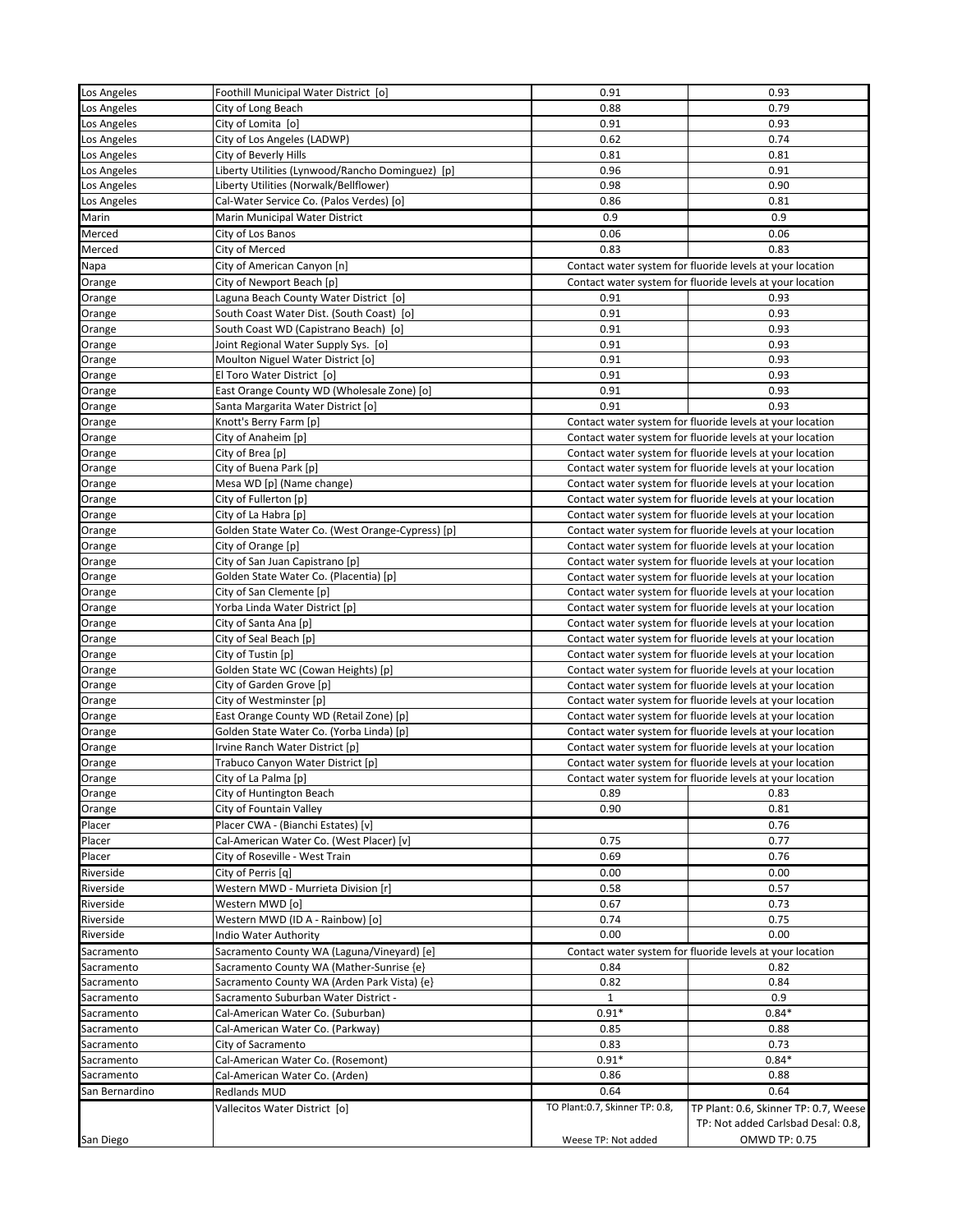| San Diego<br>Fallbrook Public Utility District [o]<br>San Diego<br>San Diego<br>Rainbow MWDistrict [o] | 0.8                      | 0.7                                                       |
|--------------------------------------------------------------------------------------------------------|--------------------------|-----------------------------------------------------------|
|                                                                                                        |                          |                                                           |
|                                                                                                        | 0.8                      | 0.7                                                       |
| Rincon Del Diablo MWD (ID-1) [o]<br>San Diego                                                          | 0.8                      | 0.7                                                       |
| Ramona Municipal Water District [o]<br>San Diego                                                       | Skinner: 0.8, SDCWA: 0.7 | Skinner: 0.3, SDCWA: 0.8                                  |
| San Diego<br>Valley Center Municipal WD [o]                                                            | 0.8                      | 0.7                                                       |
|                                                                                                        | 0.75                     | 0.71                                                      |
| San Diego<br>Vista Irrigation District [o]                                                             |                          |                                                           |
| Padre Dam Municipal WD [s]<br>San Diego                                                                | 0.73                     | 0.75                                                      |
| San Diego<br>Yuima Municipal WD (IDA) [p]                                                              |                          | Contact water system for fluoride levels at your location |
| Yuima Municipal WD [p]<br>San Diego                                                                    |                          | Contact water system for fluoride levels at your location |
| San Diego<br>Lakeside Water District [g]                                                               |                          | Contact water system for fluoride levels at your location |
| City of Oceanside [p]<br>San Diego                                                                     |                          | Contact water system for fluoride levels at your location |
| City of San Diego [p]<br>San Diego                                                                     |                          | Contact water system for fluoride levels at your location |
| Olivenhain Municipal WD [p]<br>San Diego                                                               |                          | Contact water system for fluoride levels at your location |
| San Diego<br>Otay Water District [g]                                                                   |                          | Contact water system for fluoride levels at your location |
| City of Escondido<br>San Diego                                                                         | 0.82                     | 0.81                                                      |
| Helix Water District<br>San Diego                                                                      | 0.76                     | 0.73                                                      |
|                                                                                                        |                          |                                                           |
| San Francisco<br>San Francisco International Airport [c]                                               | 0.9                      | 0.8                                                       |
| San Francisco Public Utility Comm. SFWS [c]<br>San Francisco                                           | 0.9                      | 0.8                                                       |
| Treasure Island [c]<br>San Francisco                                                                   | 0.9                      | 0.8                                                       |
| San Francisco<br>San Francisco Regional Water Sys.                                                     | 1.0                      | 0.8                                                       |
| Presidio of San Francisco<br>San Francisco                                                             | 1.1                      | 0.9                                                       |
| San Luis Obispo<br>City of San Luis Obispo                                                             | 0.84                     | 0.69                                                      |
| Mid-Peninsula Water District [c]<br>San Mateo                                                          | 0.9                      | 0.8                                                       |
| City of Brisbane [c]<br>San Mateo                                                                      | 0.9                      | 0.8                                                       |
| San Mateo<br>City of Burlingame [c]                                                                    | 0.9                      | 0.8                                                       |
| San Mateo<br>Guadalupe Valley MID [c]                                                                  | 0.9                      | 0.8                                                       |
|                                                                                                        |                          |                                                           |
| Cal-Water Service Co. (San Carlos) [c]<br>San Mateo                                                    | 0.9                      | 0.8                                                       |
| San Mateo<br>Cal-Water Service Co. (San Mateo) [c]                                                     | 0.9                      | 0.8                                                       |
| San Mateo<br>Skyline County Water District [c]                                                         | 0.9                      | 0.8                                                       |
| City of Hillsborough [c]<br>San Mateo                                                                  | 0.9                      | 0.8                                                       |
| San Mateo<br>City of Menlo Park [c]                                                                    | 0.9                      | 0.8                                                       |
| San Mateo<br>City of Millbrae [c]                                                                      | 0.9                      | 0.8                                                       |
| Estero MID [c]<br>San Mateo                                                                            | 0.9                      | 0.8                                                       |
| San Mateo<br>City of Redwood City [c]                                                                  | 0.9                      | 0.8                                                       |
| City of East Palo Alto [c]<br>San Mateo                                                                | 0.9                      | 0.8                                                       |
|                                                                                                        | 0.9                      | 0.8                                                       |
| North Coast County WD [c]<br>San Mateo                                                                 |                          |                                                           |
| San Mateo<br>Westborough County WD [c]                                                                 | 0.9                      | 0.8                                                       |
| San Mateo<br>City of Daly City                                                                         | 0.99                     | 0.95                                                      |
| Santa Barbara<br>City of Santa Maria                                                                   | 0.94                     | 0.86                                                      |
| Santa Barbara<br>Vandenberg Air Force Base                                                             | 0.93                     | 0.93                                                      |
| City of Palo Alto [c]<br>Santa Clara                                                                   | 0.9                      | 0.8                                                       |
| Santa Clara<br>Stanford University [c]                                                                 | 0.9                      | 0.8                                                       |
| Santa Clara<br>City of San Jose (NSJ/Alviso) [c]                                                       | 0.9                      | 0.8                                                       |
| Santa Clara<br>Purissima Hills WD [c]                                                                  | 0.9                      | 0.8                                                       |
|                                                                                                        |                          |                                                           |
| Santa Clara<br>City of Mountain View                                                                   | 0.89                     | 0.83                                                      |
| City of San Jose (Evergreen)<br>Santa Clara                                                            | 0.88                     | 0.89                                                      |
| Solano<br>City of Benicia                                                                              | 0.9                      | 0.9                                                       |
| City of Fairfield<br>Solano                                                                            | 0.8                      | 0.8                                                       |
| Solano<br>City of Vallejo                                                                              | 1.0                      | 0.8                                                       |
| Solano<br>City of Vacaville                                                                            | 0.8                      | 0.8                                                       |
| City of Vallejo (Travis AFB WTP)<br>Solano                                                             | 1.0                      | 0.9                                                       |
| Solano<br>Travis Air Force Base                                                                        | 0.9                      | 0.8                                                       |
| Sonoma<br>City of Healdsburg                                                                           | 0.89                     | 0.77                                                      |
| Sutter                                                                                                 | 0.81                     |                                                           |
| City of Yuba City                                                                                      |                          | 0.76                                                      |
| Ventura<br>Solano Verde Mutual Water Co. [o]                                                           | 0.90                     | 0.90                                                      |
| Academy Mutual Water Co. [o]<br>Ventura                                                                | 0.90                     | 0.90                                                      |
| Brandeis Bardin Institute [o]<br>Ventura                                                               | 0.90                     | 0.90                                                      |
| Ventura CWWD No. 17 (Bell Canyon) [o]<br>Ventura                                                       | 0.90                     | 0.90                                                      |
| City of Port Hueneme [d]<br>Ventura                                                                    | 0.89                     | 0.89                                                      |
| Cal-Water Service Co. (Westlake) [0]<br>Ventura                                                        | 0.79                     | 0.78                                                      |
| Ventura<br>City of Thousand Oaks [o]                                                                   | 0.90                     | 0.90                                                      |
| Ventura CWWD No. 8 (Simi Valley) [0]<br>Ventura                                                        | 0.90                     | 0.90                                                      |
| Channel Islands Beach CSD [d]                                                                          |                          | 0.90                                                      |
| Ventura                                                                                                | 0.90                     |                                                           |
| Cal-American WC (Village District) [0]<br>Ventura                                                      | 0.90                     | 0.90                                                      |
| Ventura<br>Oak Park Water Service [o]                                                                  | 0.90                     | 0.90                                                      |
|                                                                                                        | <b>NR</b>                | <b>NR</b>                                                 |
| Calleguas MWD [0]<br>Ventura<br>Lake Sherwood CSD [o]                                                  |                          |                                                           |